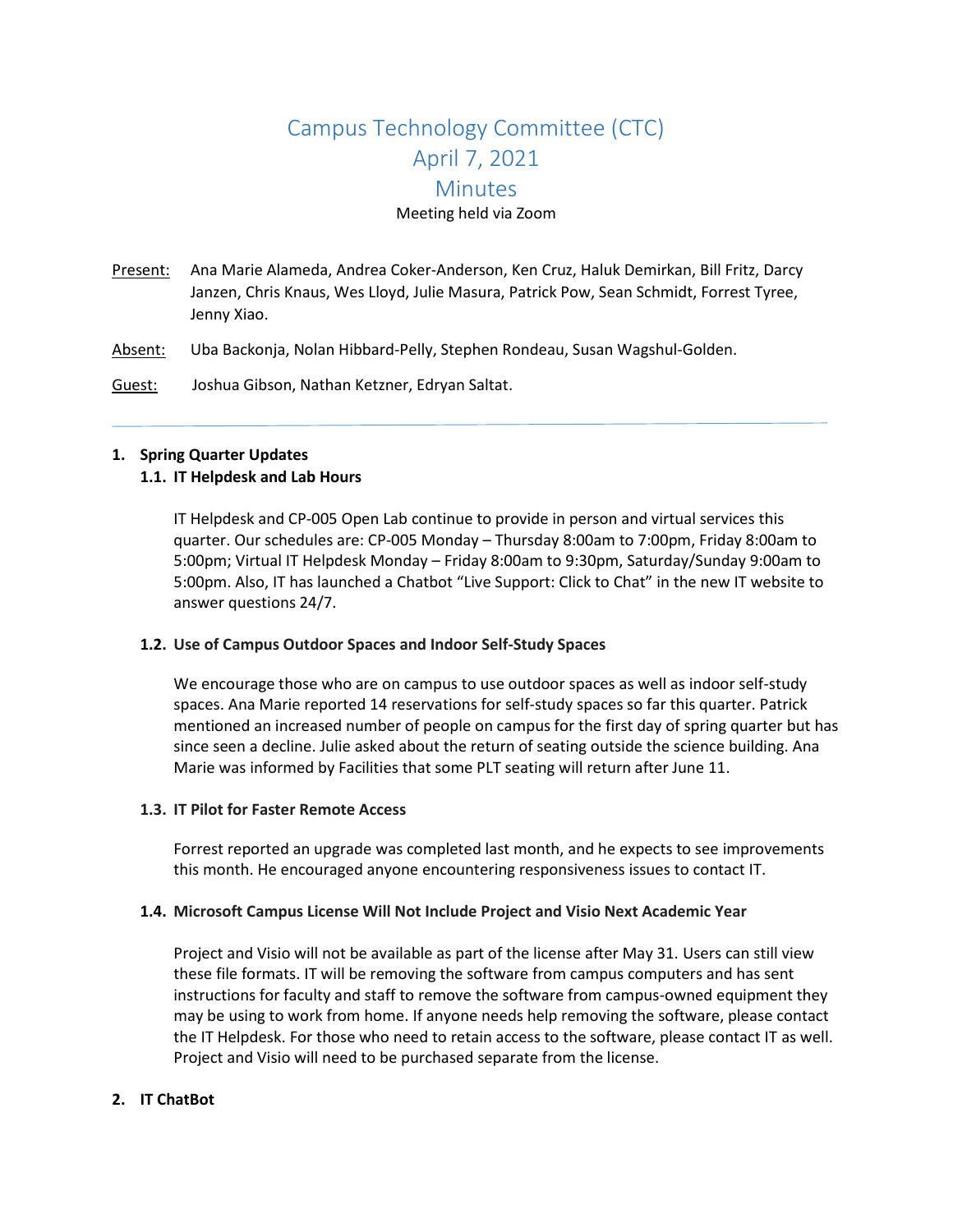Edryan presented the ChatBot integrated into the IT landing page. ChatBot provides answers during off-hours to questions typically handle by the Helpdesk. The ChatBot provides users with a quick reply and directs them to appropriate resources. When ChatBot cannot answer a question, it will direct the user to live support (during business hours). Edryan provided an overview of the built-out diagrams for programming the ChatBot's response. Using machine learning, ChatBot can recognize user input and begin to match its response to the right resource. Additionally, data can be exported to review user input and improve ChatBot's functionality. Haluk appreciated the user interface and asked about using this in other departments. Patrick said any interested departments should contact IT.

## **3. IT Student Workers Training Certificate with Badgers in Portfolium**

Joshua presented how IT has been using Portfolium Pathways to develop a certification for student workers. He demonstrated the dashboard used to create a plan by setting requirements and milestones for students and/or student workers to acquire and develop specific skills. These milestones are set by a faculty or staff person designated as the Administrator. Julie commented that this could be useful for demonstrating a student's knowledge of lab safety. Sean mentioned the potential for using Portfolium as a professional development tracking tool. Additionally, Haluk emphasized how employers want to see a graduate's portfolio of work and Portfolium allows students to self-promote their skills and experience similar to LinkedIn. He also asked if Portfolium was integrated with social media platforms. Joshua said this could be possible in the future since Portfolium has recently acquired a new sharing software. Patrick said interested faculty/departments should contact IT.

#### **4. Planning for Next Academic Year (Summer, Fall and Beyond)**

- IT plans to do some minor upgrades in up to 33 classrooms with better two-way audio ceiling array microphones and selected rooms with high-end cameras to accommodate students attending in the classroom and/or connecting remotely via Zoom.
- IT will also replace equipment in three to six classrooms requiring major upgrades.
- Faculty should be able to project apps/images from their own portable devices to the projectors in many of the classrooms.
- Faculty should be able to use a web interface to mimic the classroom touch panel to control the projectors in many of the classrooms.
- IT plans to purchase more laptops, headsets and web cameras; possibly some portable document cameras?
- The Cragle Parking Lot WiFi access point will be moved to TLB South Parking Lot when we begin the Milgard Hall construction.

Members acknowledged the return to campus will be complex, as some students, faculty and staff prepare for more in-person instruction in the coming quarters, while others desire to maintain flexibility and remote learning options. Chris reported the School of Education recently sent their faculty a survey to gauge expectations regarding flexibility and resource allocation. Chris offered to share results with the committee when they are available. Andrea reminded the group the Fall Quarter schedule, including course format, will be released on the website in the coming weeks. Julie mentioned iTech certification will be required for faculty to continue online teaching. Darcy highlighted the Digital Learning webpage contains updated policies regarding